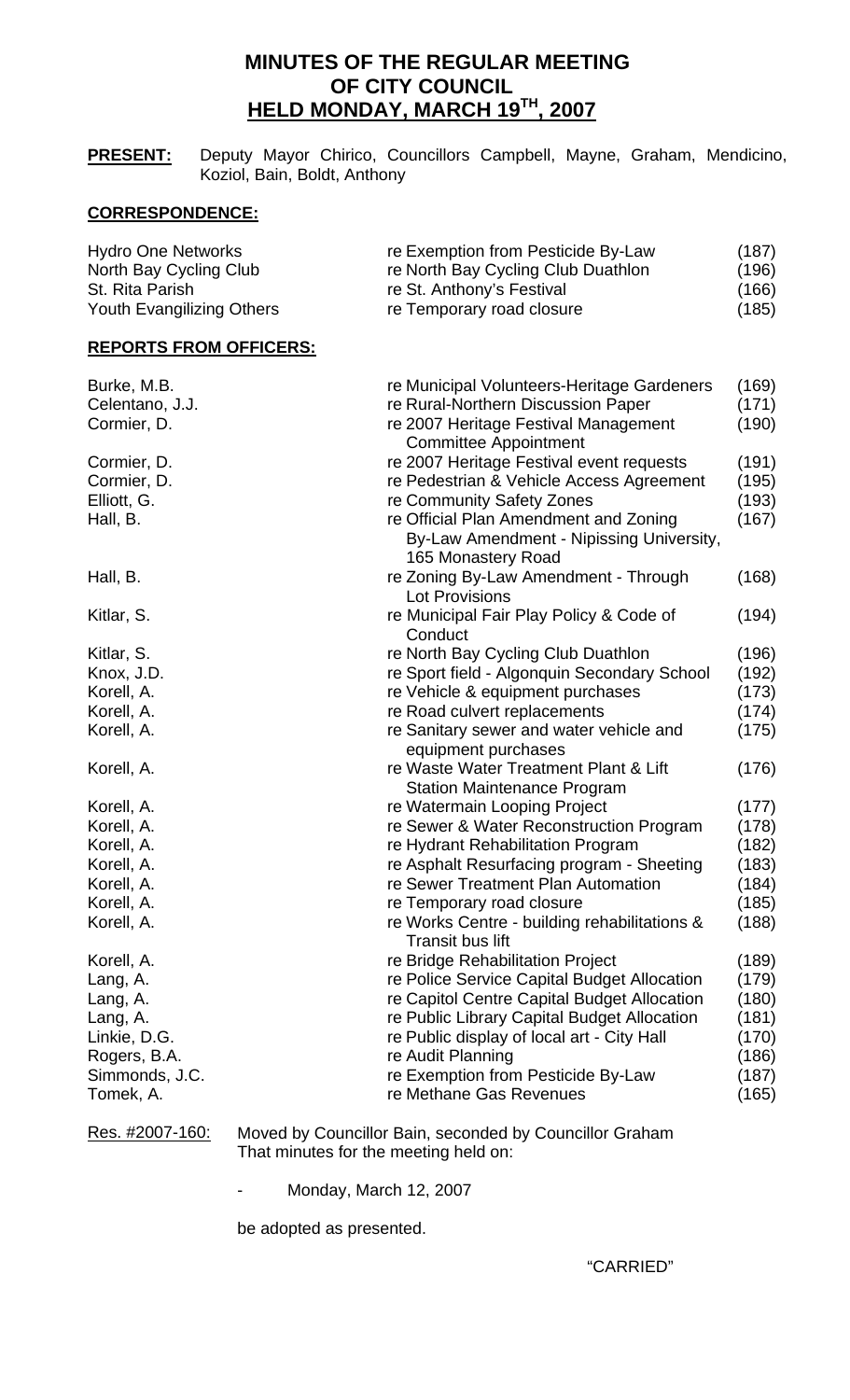- Res. #2007-161: Moved by Councillor Bain, seconded by Councillor Graham That minutes for the Special Closed meeting held on:
	- Monday, March 5, 2007

be adopted as presented.

## "CARRIED"

- Res. #2007-162: Moved by Councillor Campbell, seconded by Councillor Mayne That General Government Committee Report No. 2007-02 relating to:
	- the 2007 Operating Budget, Assessment Analysis and Tax Policy

be adopted as presented.

### "CARRIED"

Record of Vote *(Upon Request of Councillor Boldt)*

Yeas: Councillors Boldt, Anthony, Mendicino, Bain, Campbell, Koziol, Graham, Mayne, Deputy Mayor Chirico

## **GENERAL GOVERNMENT COMMITTEE REPORT NO. 2007-02**

March 19, 2007

TO THE COUNCIL OF THE CORPORATION OF THE CITY OF NORTH BAY

Your Worship and Councillors:

The General Government Committee presents Report No. 2007-02 and recommends:

- 1. That the 2007 Operating Budget in the amount of \$99,390,238 (excluding water and sanitary sewer expenditures in the amount of \$14,471,599) with a resultant tax levy of \$59,071,771 as summarized on the attached **Schedule A**, be approved.
- 2. That budget adjustments summarized on the attached **Schedule B**, resulting in a net decrease in the tax levy totalling \$2,917,504 from the Preliminary Operating Budget, be included in the Operating Budget.
- 3. That the Chief Financial Officer be authorized to process all transfers to and from reserve funds included in the 2007 Operating Budget, including a transfer of \$200,000 from the Tax Rate Stabilization Reserve Fund.
- 4. That the Chief Financial Officer be authorized to process the following year-end transfers to reserve funds as at December 31, 2006:

| a. | Tax Rate Stabilization Reserve Fund                                           | \$200,000 |
|----|-------------------------------------------------------------------------------|-----------|
| b. | Community Improvement Program Reserve Fund<br>(unused funds from prior years) | \$253,196 |
| C. | <b>Merrick Landfill Reserve Fund</b><br>(excess tipping fee revenues)         | \$400,000 |
| d. | <b>Operating Budget Contingency</b><br>(unused contingency in budget)         | \$250,000 |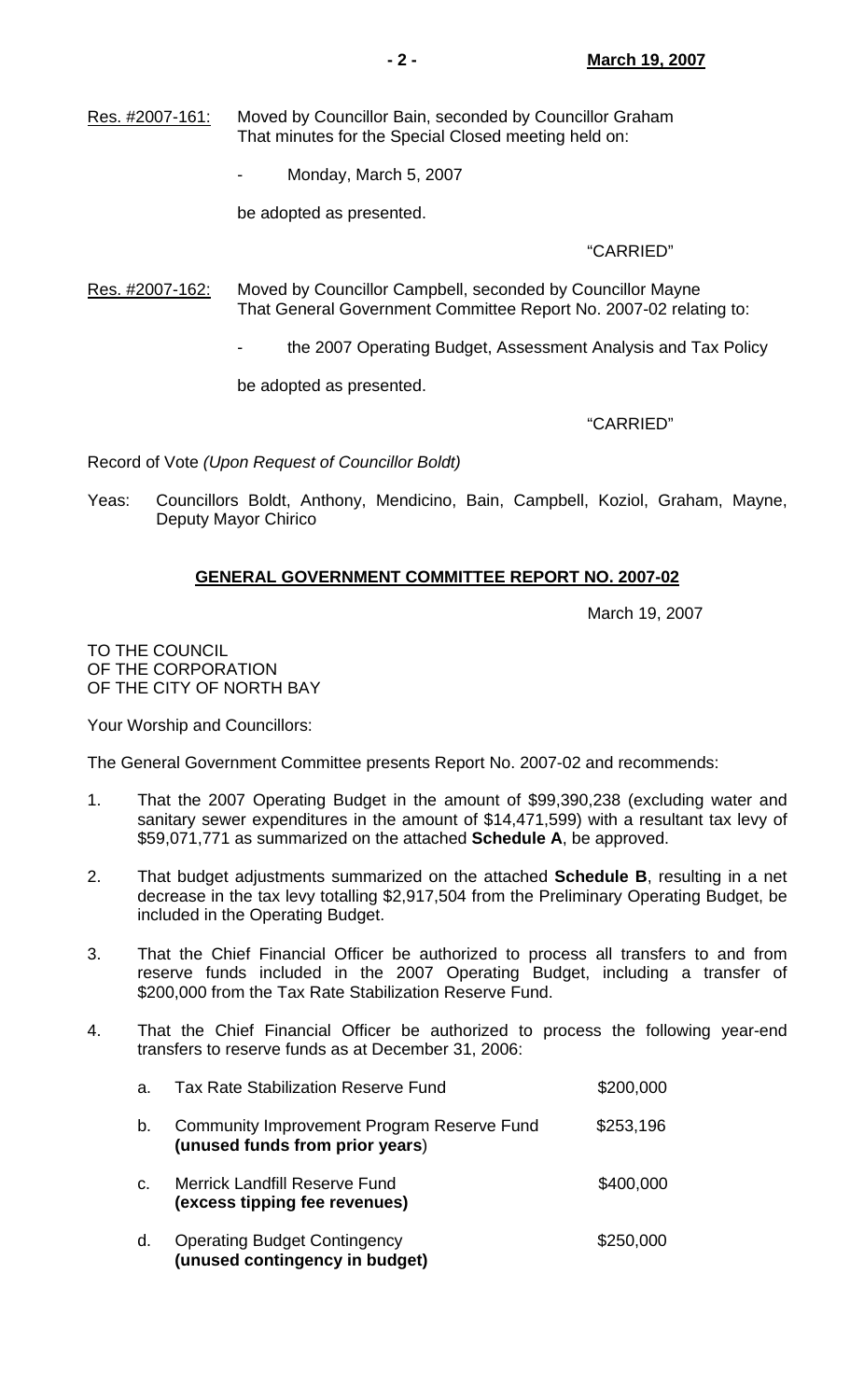e. And that any remaining year-end surplus (or deficit) be transferred to (from) the Tax Rate Stabilization Reserve Fund.

The anticipated year-end surplus, subject to year-end audit, is under \$100,000.

- 5. That the Chief Financial Officer be authorized to process the following year-end transfer to the capital fund as at December 31, 2006:
	- a. Transfer to City Hall Renovations Capital Project \$130,033
- 6. That the levies of all Agencies, Boards and Commissions totalling \$37,862,288 as summarized on the attached **Schedule B, page #8** be included in the tax levy.
- 7. That the Chief Financial Officer be authorized to transfer \$4,529,000 from the Operating Fund to the Capital Fund to finance approved capital projects that would otherwise require debenture issuance to fund (Net Capital Levy in Operating Budget).
- 8. That the tax rates included on **Schedule C** be adopted for the 2007 taxation year.
- 9. That in accordance with the Long Term Tax Policy all tax policy positions adopted in 2005 be adopted for the 2007 taxation year except those amended as follows:
	- a) Reduce the following tax ratios using real assessment growth:
		- i) Multi-Residential Tax Ratio from 2.2818 to 2.2436
		- ii) Commercial Tax Ratio from 1.9274 to 1.9048
	- b) That a Rail Lands Levy in the amount of \$1,429,934 be separated from the total tax levy for debt service costs issued under authority of By-Law No. 1999-154
	- c) That the 2007 Capping Program incorporate the following options:
		- i) Increase the capping percentage from 5% to 10% for all capped classes
		- ii) Apply a minimum increase threshold of \$250 to all capped classes
		- iii) Adopt a threshold tax level for new construction properties of 90%
	- d) That the cost of providing the legislated caps on assessment related increases for individual properties be funded as follows:
		- i) For the Commercial Class, the cost be borne from within the class
		- ii) For the Industrial and Multi-Residential Classes, the cost be funded 100% from the Tax Policy Development Reserve Fund.
	- e) That each final tax bill clearly discloses the amount included to subsidize provincial health and social programs as described by the Association of Municipalities of Ontario as "Ontario's \$3 Billion Provincial Municipal Fiscal Gap".
- 10. That the due date for the final property tax installment be set at June 29 for the 2007 taxation year.
- 11. That all necessary by-laws arising from this report, and previously adopted tax policy reports, be presented for approval.

All of which is respectfully submitted.

ASSENTS DISSENTS **CHIRICO**  CAMPBELL MAYNE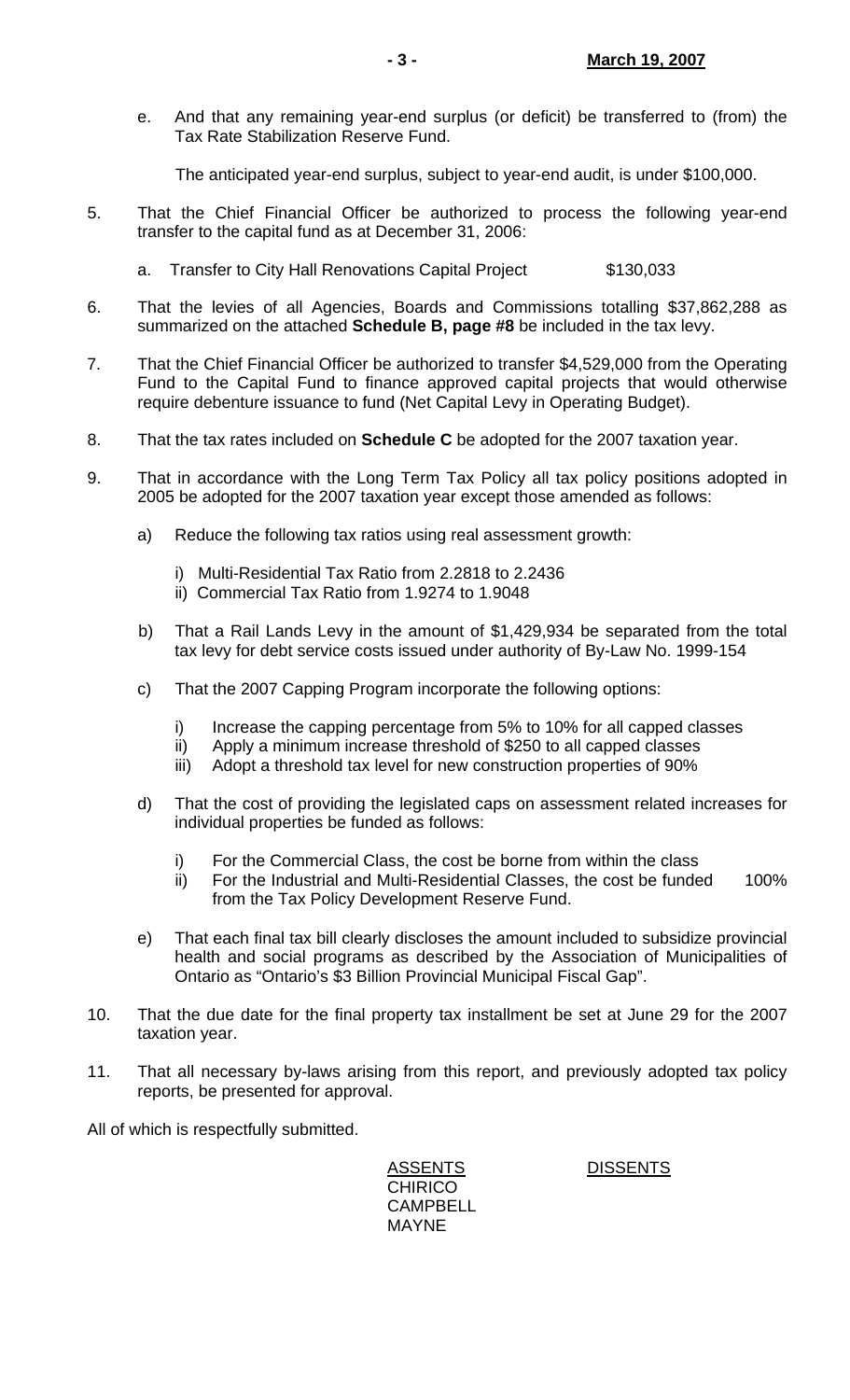- Res. 2007-163: Moved by Councillor Anthony, seconded by Councillor Boldt That Community Services Committee Report No. 2007-06 relating to:
	- Rezoning application by Dooley & Lucie Ricci, 892 and 898 Clarence Street

be adopted as presented.

"CARRIED"

#### **COMMUNITY SERVICES COMMITTEE REPORT NO. 2007-06**

March 19, 2007

TO THE COUNCIL OF THE CORPORATION OF THE CITY OF NORTH BAY

Your Worship and Councillors:

The Community Services Committee presents Report No. 2007-06 and recommends:

- 1. That a) the proposed Zoning By-Law Amendment by Rick Miller on behalf of Dooley & Lucie Ricci, to rezone 892/898 Clarence Street from a "Residential Multiple First Density (RM1)" Zone to a "Residential Multiple Third Density Special (RM3 Sp.)" Zone, be approved; and
	- b) the subject property be placed under Site Plan Control pursuant to Section 41 of the *Planning Act*, R.S.O. 1990, as amended, in order to regulate lighting, parking and fencing.

All of which is respectfully submitted.

 ANTHONY BOLDT BAIN

ASSENTS DISSENTS

- Res. #2007-164a: Moved by Councillor Koziol, seconded by Councillor Mendicino That Engineering & Works Committee Report No. 2007-01 relating to:
	- amendments to Noise By-Law No. 142-76

be adopted as presented.

### "CARRIED AS AMENDED"

#### **ENGINEERING & WORKS COMMITTEE REPORT NO. 2007-01**

April 2, 2007

TO THE COUNCIL OF THE CORPORATION OF THE CITY OF NORTH BAY

Your Worship and Councillors:

The Engineering & Works Committee presents Report No. 2007-01 and recommends:

"1.a) That Noise By-Law No. 142-76 be amended by deleting sections  $5(2)$  (g) and  $5(4)$  and adding the following sections: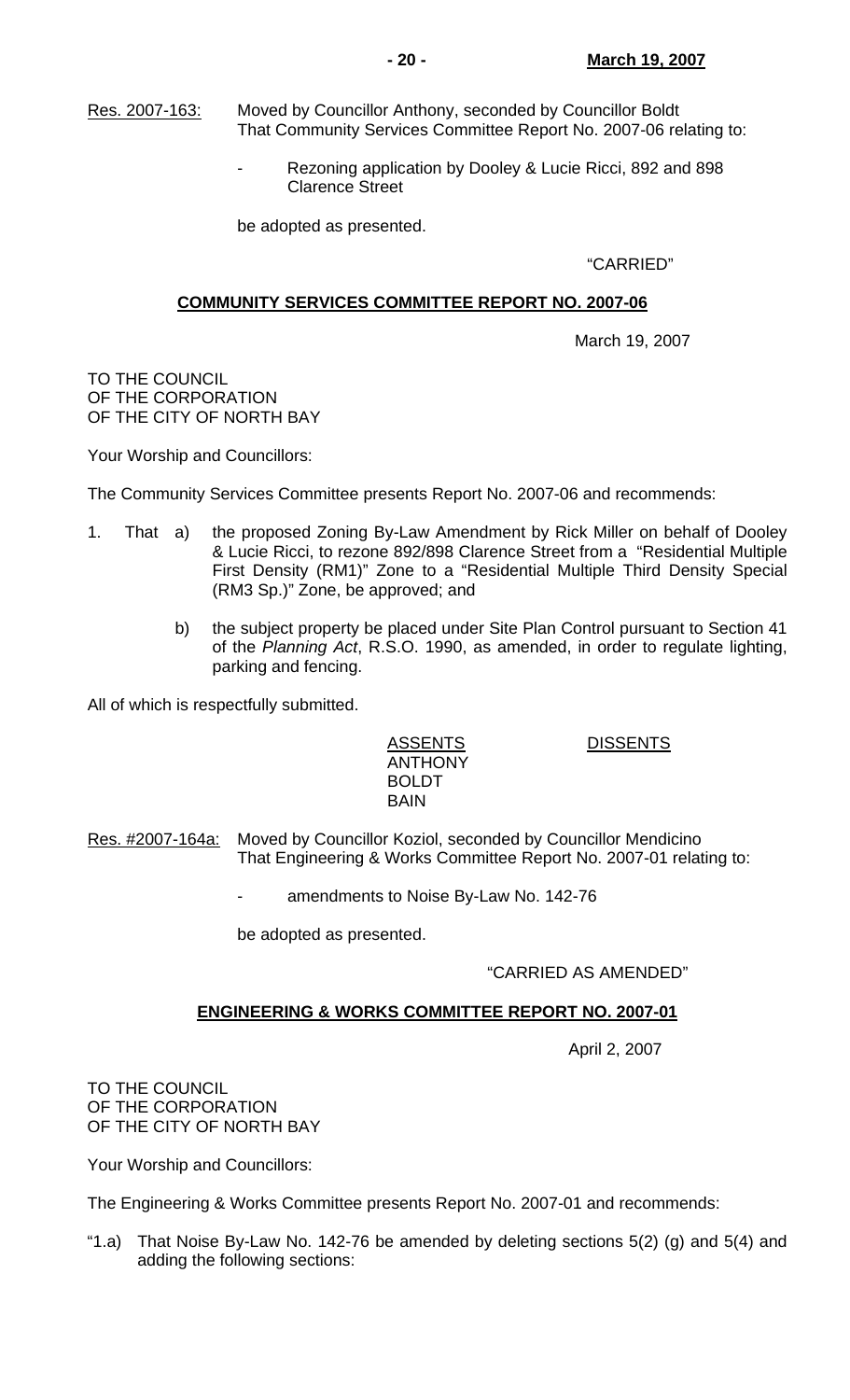- 5 (2)(g) A plan showing the location of the event/premises, the location of amplification equipment and speakers and methods employed to prevent sound from unnecessarily escaping from the event/premises, the location from which the sound levels will be measured, if applicable and any additional information as deemed necessary by the City Clerk of Council to consider the application made under this section;
- 5 (2)(h) Applications for exemptions must be complete and received by the City Clerk at least 60 days prior to the date of the exemption sought;
- 5 (2)(i) No application shall be deemed complete until the applicant has provided all information as required by the City Clerk or Council and has paid the application fee. Where additional costs may be incurred by the applicant, such costs shall be borne by the applicant;
- 5 (2)(j) Noise By-Law Exemptions granted for events at commercially zoned properties for the following dates shall not exceed the maximum times permitted:

| <b>Event Definition</b> | Date                                | <b>Maximum Time Permitted</b> |
|-------------------------|-------------------------------------|-------------------------------|
| Canada Day              | July 1 <sup>st</sup>                | Until midnight                |
|                         | Heritage Festival Applicable Friday | Until 1:00 am of the next day |
|                         | Applicable Saturday                 | Until 1:00 am of the next day |
|                         | Applicable Sunday                   | Until 1:00 am of the next day |

- 5 (2)(k) Noise By-Law Exemptions granted for Canada Day may be shifted to a separate day as determined by Council provided that all applications approved fall on the same day.
- 5 (4) Public Notification that Council will consider a Noise By-Law Exemption.

 The City Clerk shall place a public notice in a local newspaper at least 10 days prior to the date and time that Council will consider a Noise By-Law Exemption which shall state the location(s) date(s) and time(s) of requested exemption.

 b) That By-Law No. 142-76 be updated and amendments consolidated into a new by-law pursuant to the *Municipal Act* and that a new schedule of fines under the *Provincial Offences Act* be prepared for Council's consideration.

All of which is respectfully submitted.

ASSENTS DISSENTS KOZIOL **MENDICINO** GRAHAM

Res. #2007-164b: Moved by Councillor Koziol, seconded by Councillor Mendicino That Engineering & Works Committee Report No. 2007-01 relating to amendments to Noise By-Law No. 142-76 be referred back to the Committee file.

"CARRIED"

Res. #2007-165: Moved by Councillor Koziol, seconded by Councillor Mendicino That the resolution passed by the Waste Resources Liaison Committee on January 23, 2007 re Methane Gas Revenues be received, noted and filed.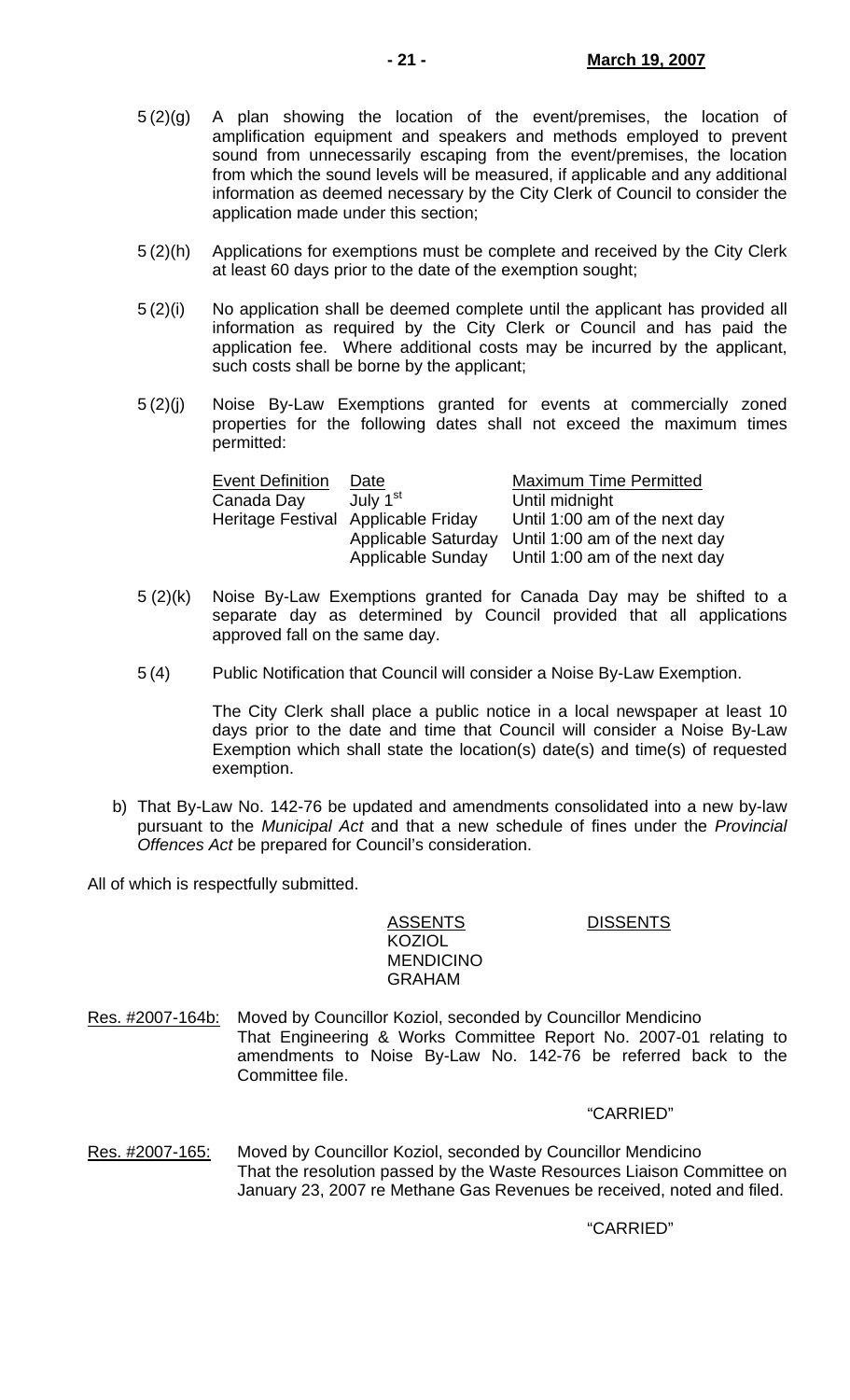Res. #2007-166: Moved by Councillor Campbell, seconded by Councillor Mayne That Council declare St. Anthony's Festival on Sunday, June 10, 2007 as a Community Event.

#### "CARRIED"

Res. #2006-167: Moved by Councillor Anthony, seconded by Councillor Boldt That the recommendation from the Planning Advisory Committee regarding the Rezoning and Official Plan Amendment applications by Miller & Urso Surveying Inc. on behalf of Nipissing University - 165 Monastery Road, be referred to the Community Services Committee and for a Public Meeting.

## "CARRIED"

Res. #2007-168: Moved by Councillor Anthony, seconded by Councillor Boldt That the proposed amendment to Zoning By-Law 28-80 be received and referred to the Community Services Committee and for a Public Meeting.

### "CARRIED"

Res. #2007-169: Moved by Councillor Campbell, seconded by Councillor Mayne That Council recognize the Heritage Gardeners as municipal volunteers in connection with the flower gardens and tree planting at the waterfront and at Second Avenue.

#### "CARRIED"

- Res. #2007-170: Moved by Councillor Campbell, seconded by Councillor Mayne
	- That 1) the City of North Bay provide a location for the public display of local art within City Hall;
		- 2) notice of this space availability be provided by way of newspaper advertisement and on the City's website; and
		- 3) a copy of Report CAO 2007-03 be provided to CBACH, the Capitol Centre, White Water Gallery, and Art on Main.

### "CARRIED"

- Res. #2007-171: Moved by Councillor Campbell, seconded by Councillor Mayne
	- That 1) Council adopt the Submission to the Association of Municipalities of Ontario on the *Rural-Northern Discussion Paper* and forward it to AMO for its consideration; and
		- 2) that a copy of the City's submission be forwarded to the Federation of Northern Ontario Municipalities.

### "CARRIED"

Res. #2007-172: Moved by Councillor Campbell, seconded by Councillor Mayne That accounts totaling \$8,647,429.60 for February 2007 be approved.

#### "CARRIED"

Res. #2007-173: Moved by Councillor Koziol, seconded by Councillor Mendicino That a Capital Expenditure By-Law be prepared for the consideration of City Council to authorize the purchase and lease of new vehicles and equipment for the Public Works and Services Division, being 2007 Capital Budget Project Line No. 52, at a net debenture cost of \$450,000.00.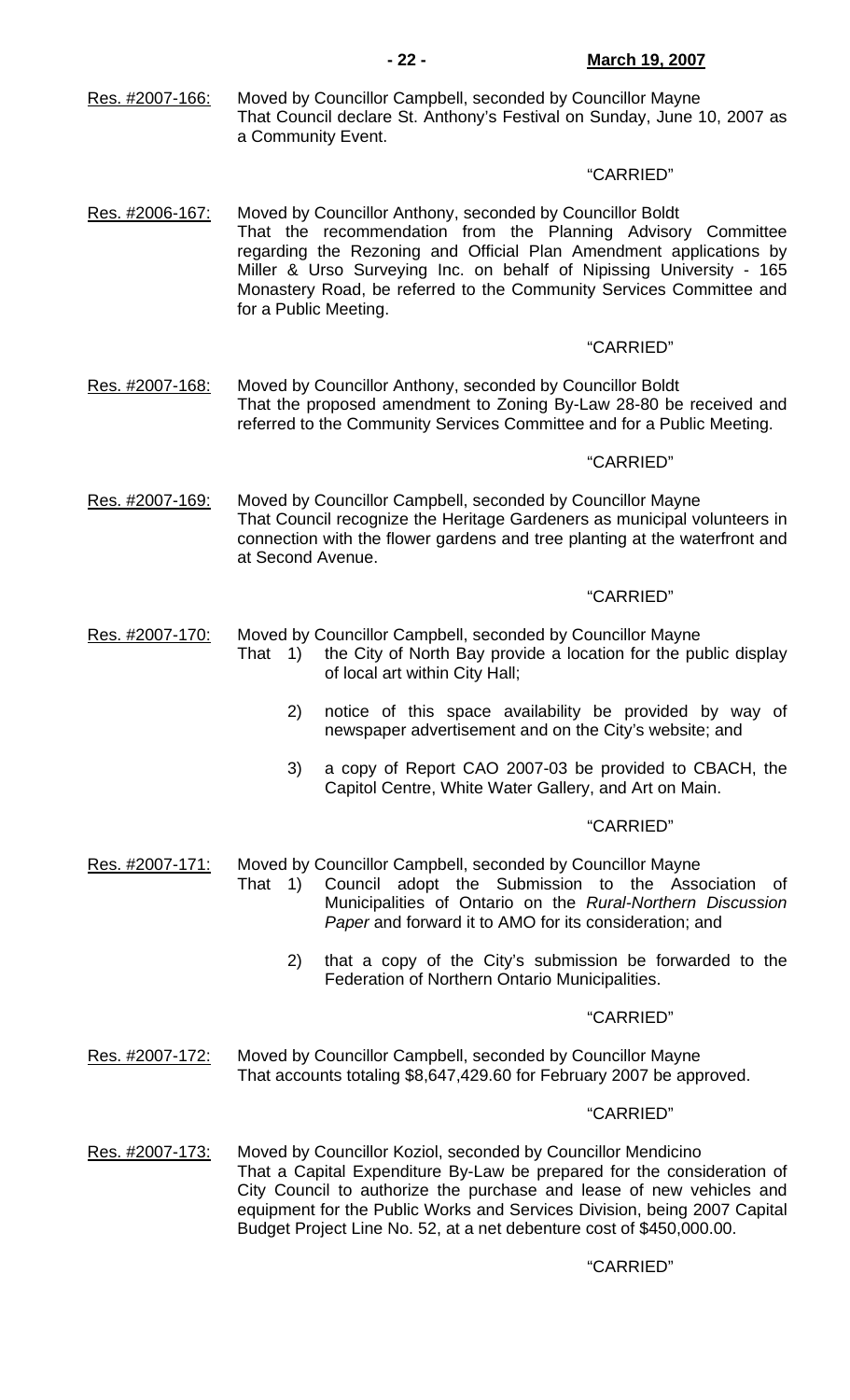Res. #2007-174: Moved by Councillor Koziol, seconded by Councillor Mendicino That a Capital Expenditure By-Law be prepared for the consideration of City Council to authorize the replacement of various rural road culverts, being 2007 Capital Budget Project Line No. 49, at a net debenture cost of \$100,000.00.

#### "CARRIED"

Res. #2007-175: Moved by Councillor Koziol, seconded by Councillor Mendicino That a Capital Expenditure By-Law be prepared for the consideration of City Council to authorize the purchase and lease of new vehicles and equipment for the water and sanitary sewer maintenance activities of the Public Works and Services Division, being 2007 Capital Budget Project Line No. W37, at a net debenture cost of \$525,000.00.

#### "CARRIED"

Res. #2007-176: Moved by Councillor Koziol, seconded by Councillor Mendicino That a Capital Expenditure By-Law in the amount of \$290,000.000 be prepared for Council's consideration for Waste Water (Sewage) Treatment Plant Facilities and Sanitary Sewer Lift Station Repairs funded from the 2007 Water and Sanitary Sewer Capital Works Budget.

#### "CARRIED"

Res. #2007-177: Moved by Councillor Koziol, seconded by Councillor Mendicino That the City Clerk prepare a by-law for approval to fund the Watermain Looping Project identified as Project W44 in the approved Water and Sanitary Sewer Rates, Debentures and Reserves Budget, in the amount of \$100,000.00 for 2007.

#### "CARRIED"

Res. #2007-178: Moved by Councillor Koziol, seconded by Councillor Mendicino That a Capital Expenditure By-Law be prepared for the consideration of City Council to authorize the Sewer and Water Reconstruction Program of the Public Works and Services Division, being 2007 Water and Sanitary Sewer Capital Budget Project Line No. W39, at a net debenture cost of \$100,000.00.

#### "CARRIED"

Res. #2007-179: Moved by Councillor Campbell, seconded by Councillor Mayne That a Capital Expenditure By-Law be prepared for the consideration of City Council to authorize the 2007 North Bay Police Service Capital Projects, being Capital Budget Project No. 88, at a net debenture cost of \$390,000.00.

#### "CARRIED"

Res. #2007-180: Moved by Councillor Campbell, seconded by Councillor Mayne That a Capital Expenditure By-Law be prepared for the consideration of City Council to authorize the 2007 Capital Centre Capital Projects, being Capital Budget Project No. 86, at a net debenture cost of \$200,000.00.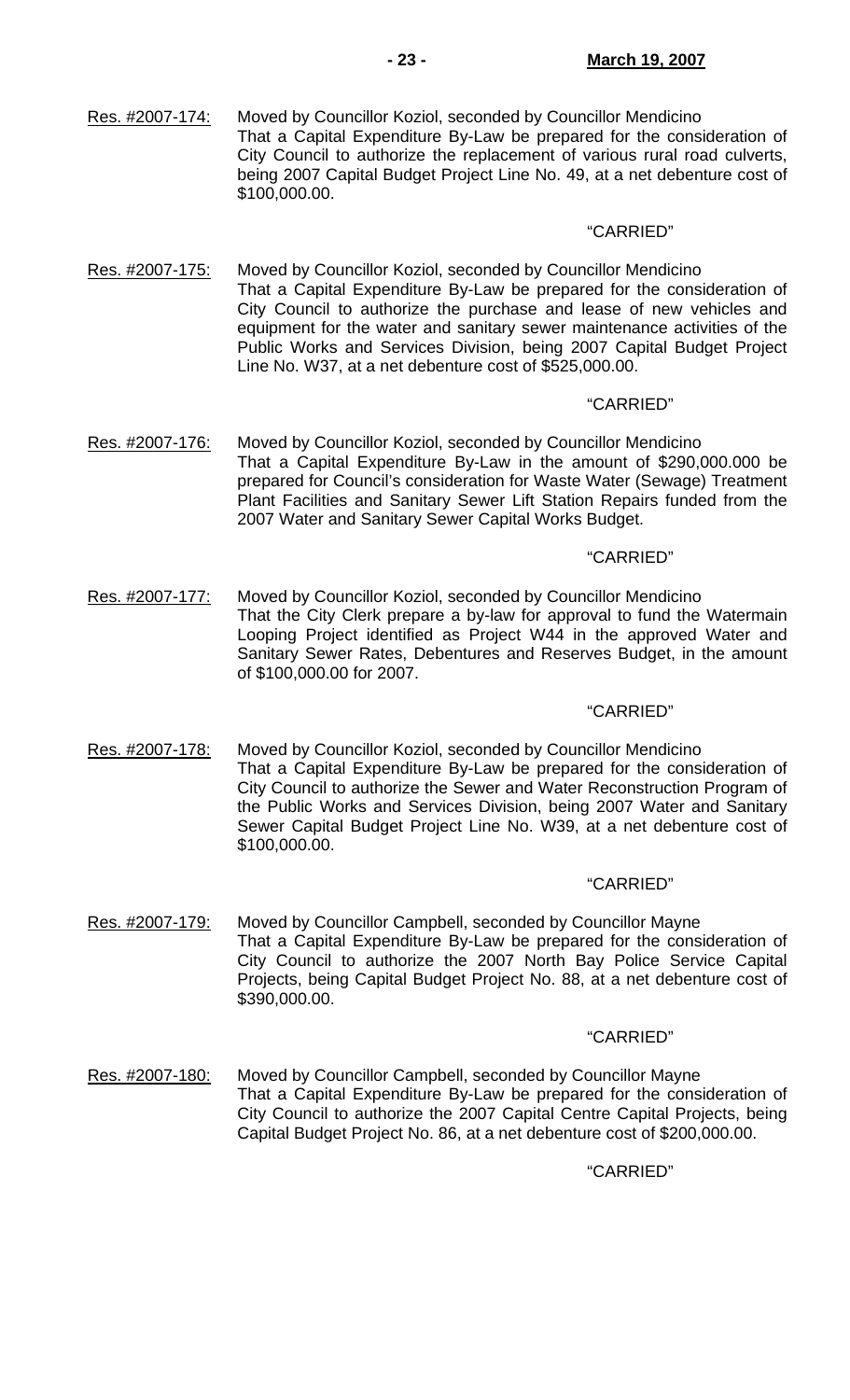Res. #2007-181: Moved by Councillor Campbell, seconded by Councillor Mayne That a Capital Expenditure By-Law be prepared for the consideration of City Council to authorize the 2007 North Bay Public Library Capital Projects, being Capital Budget Project No. 89, at a net debenture cost of \$150,000.00.

#### "CARRIED"

Res. #2007-182: Moved by Councillor Koziol, seconded by Councillor Mendicino That a Capital Expenditure By-Law be prepared for the consideration of City Council to authorize the Hydrant Rehabilitation Program of the Public Works and Services Division, being 2007 Water and Sanitary Sewer Capital Budget Project Line No. W38, at a net debenture cost of \$150,000.00.

#### "CARRIED"

Res. #2007-183: Moved by Councillor Koziol, seconded by Councillor Mendicino That a Capital Expenditure By-Law be prepared for the consideration of City Council to authorize the Asphalt Resurfacing Sheeting Program for 2007, being 2007 Capital Budget Project Line No. 48, at a net debenture cost of \$100,000.00.

#### "CARRIED"

Res. #2007-184: Moved by Councillor Koziol, seconded by Councillor Mendicino That the City Clerk prepare a by-law for approval to fund the Sewer Treatment Plant Automation identified as Project W40 in the approved Water and Sanitary Sewer Rates, Debentures and Reserves Budget for 2007, in the amount of \$100,000.00.

#### "CARRIED"

Res. #2007-185: Moved by Councillor Koziol, seconded by Councillor Mendicino That approval be given to close Main Street between Oak and Foran Streets; and Foran Street between Main & Algonquin to vehicular traffic, between the hours of 5:00 p.m. to 7:00 p.m. on April 6, 2007.

### "CARRIED"

Res. #2007-186: Moved by Councillor Campbell, seconded by Councillor Mayne That the 2006 Audit Planning Communication letter from BDO Dunwoody be received and referred to the General Government Committee.

#### "CARRIED"

Res. #2007-187: Moved by Councillor Koziol, seconded by Councillor Mendicino That the City's Pesticide By-Law No. 2005-03 be amended to include an exemption for Hydro One to apply a pesticide product to ensure the safety of their employees within the confines of their substations.

#### "CARRIED"

Res. #2007-188: Moved by Councillor Koziol, seconded by Councillor Mendicino That a Capital Expenditure By-Law be prepared for the consideration of City Council to authorize the purchase of a Transit Bus Lift and renovations to buildings for the Public Works and Services Division, being 2007 Capital Budget Project Line No. 53, at a net debenture cost of \$100,000.00.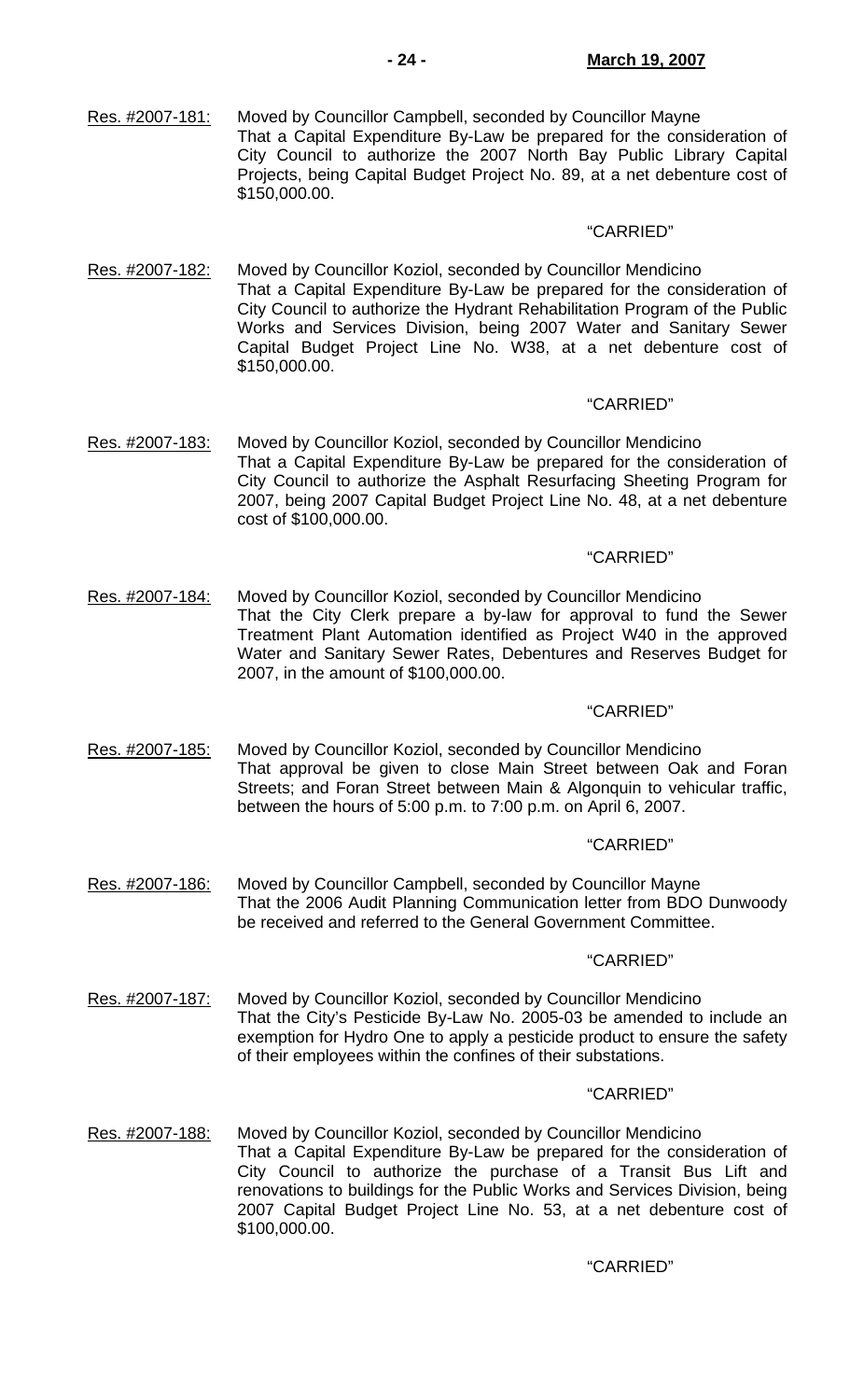Res. #2007-189: Moved by Councillor Koziol, seconded by Councillor Mendicino

- That 1) a Capital Expenditure By-Law be prepared for the consideration of City Council to authorize the Bridge Rehabilitation Project, being 2007 Project Line No. 56, at a net debenture cost of \$50,000.00; and
	- 2) individual reports may be provided to City Council with respect to the various components of this project.

#### "CARRIED"

Res. #2007-190: Moved by Councillor Anthony, seconded by Councillor Boldt That City Council approve the appointment of Lette Monaghan as the General Programming Management Committee Chair for the purpose of planning and implementing the North Bay Heritage Festival.

#### "CARRIED"

Res. #2007-191: Moved by Councillor Anthony, seconded by Councillor Boldt

- That 1) the Management Committee of the North Bay Heritage Festival be granted permission to hold the 2007 event in and about Lee Park and the Waterfront Park from Friday, August 3, 2007 until Sunday, August 5, 2007 inclusive, with subsidiary activities occurring from Tuesday, July 31, 2007 until Tuesday, August 7, 2007 inclusive;
	- 2) in order to facilitate the undertaking of the 2007 North Bay Heritage Festival, the following requests be approved:
		- a) The North Bay Heritage Festival Management Committee be granted exclusivity as outlined in Report to Council No. CSBU 2007-28 and defined in Attachment 1 of said report;
		- b) the Kate Pace Way be closed as outlined in Report to Council No. CSBU 2007-28 and defined in Attachment 2 of said report;
		- c) temporary road closures be approved as outlined in Report to Council No. CSBU 2007-28 and defined in Attachment 3 of said report;
		- d) the Waterfront Parking Lots be closed as outlined in Report to Council No. CSBU 2007-28 and defined in Attachment 4 of said report;
		- e) a temporary exclusion to Section D, Regulation #3B of the Municipal Alcohol Policy (Attachment 5) be approved as outlined in Report to Council No. CSBU 2007-28 and defined in Attachment 6 of said report; and
		- f) having approved Recommendation #1, the event become exempt from the noise control provisions contained in Noise By-Law No. 142-76, as amended, pursuant to the operation of Section 6 and Schedule 3 thereof, as defined in Attachment 7.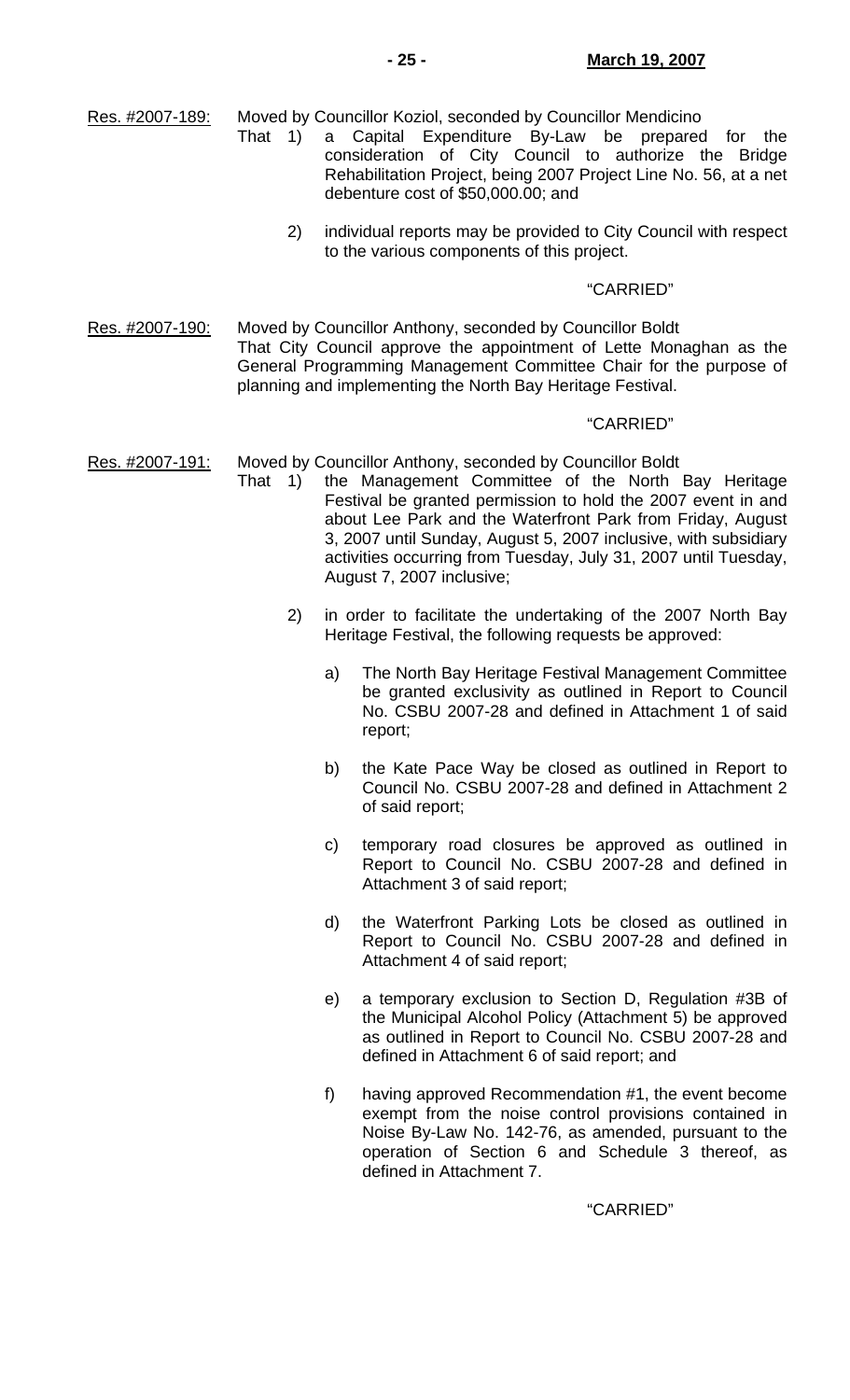Res. #2007-192: Moved by Councillor Anthony, seconded by Councillor Boldt That Council authorize staff to commence negotiations with the Director of Education for Conseil Scolaire Catholique Franco-Nord, and pending reaching satisfactory Sports Field Use Agreement, the City would make a financial contribution not to exceed \$200,000.00.

#### "CARRIED"

Res. #2007-193: Moved by Councillor Koziol, seconded by Councillor Mendicino

- That 1) criteria, as detailed in Report to Council EES 2007-017, to evaluate and define Areas of Special Safety Concern be approved;
	- 2) the installation of two trial Community Safety Zones on Memorial Drive from Regina Street to Main Street and on Marshall Avenue from Lakeshore Drive to Booth Road be approved; and
	- 3) the City Clerk and City Engineer prepare a by-law to amend Traffic and Parking By-Law 2002-001 to implement the trail Community Safety Zones.

### "CARRIED"

Res. #2007-194: Moved by Councillor Anthony, seconded by Councillor Boldt That Council receive and approve the Fair Play Policy and Code of Conduct attached to Report No. CSBU 2007-30 dated March 13, 2007 by Sharon Kitlar.

### "CARRIED"

Res. #2007-195: Moved by Councillor Anthony, seconded by Councillor Boldt That the Management Committee of the North Bay Heritage Festival be granted permission to enter into the proposed agreement with Ottawa Valley Railway in order to facilitate pedestrian and vehicle access to the Waterfront site for the period of August 3, 2007 to August 7, 2007 inclusive.

### "CARRIED"

Res. #2007-196: Moved by Councillor Anthony, seconded by Councillor Boldt That Council authorizes the North Bay Cycling Club to hold an Ontario Association of Triathletes (OAT) sanctioned Duathlon on Sunday, July 29, 2007 and recognizes it as a Community Event.

### "CARRIED"

Res. #2007-197: Moved by Councillor Campbell, seconded by Councillor Mayne That the following by-laws be read a first and second time:

> By-Law No. 2007-42 to amend By-Law No. 2004-191 being a by-law for licensing, regulating and governing business in the City of North Bay.

> By-Law No. 2007-43 to authorize the Fire Facilities Maintenance Program.

 By-Law No. 2007-44 to authorize the PSAB Fixed Asset Reporting Program.

 By-Law No. 2007-45 to authorize the Sportfield Facilities Development Program.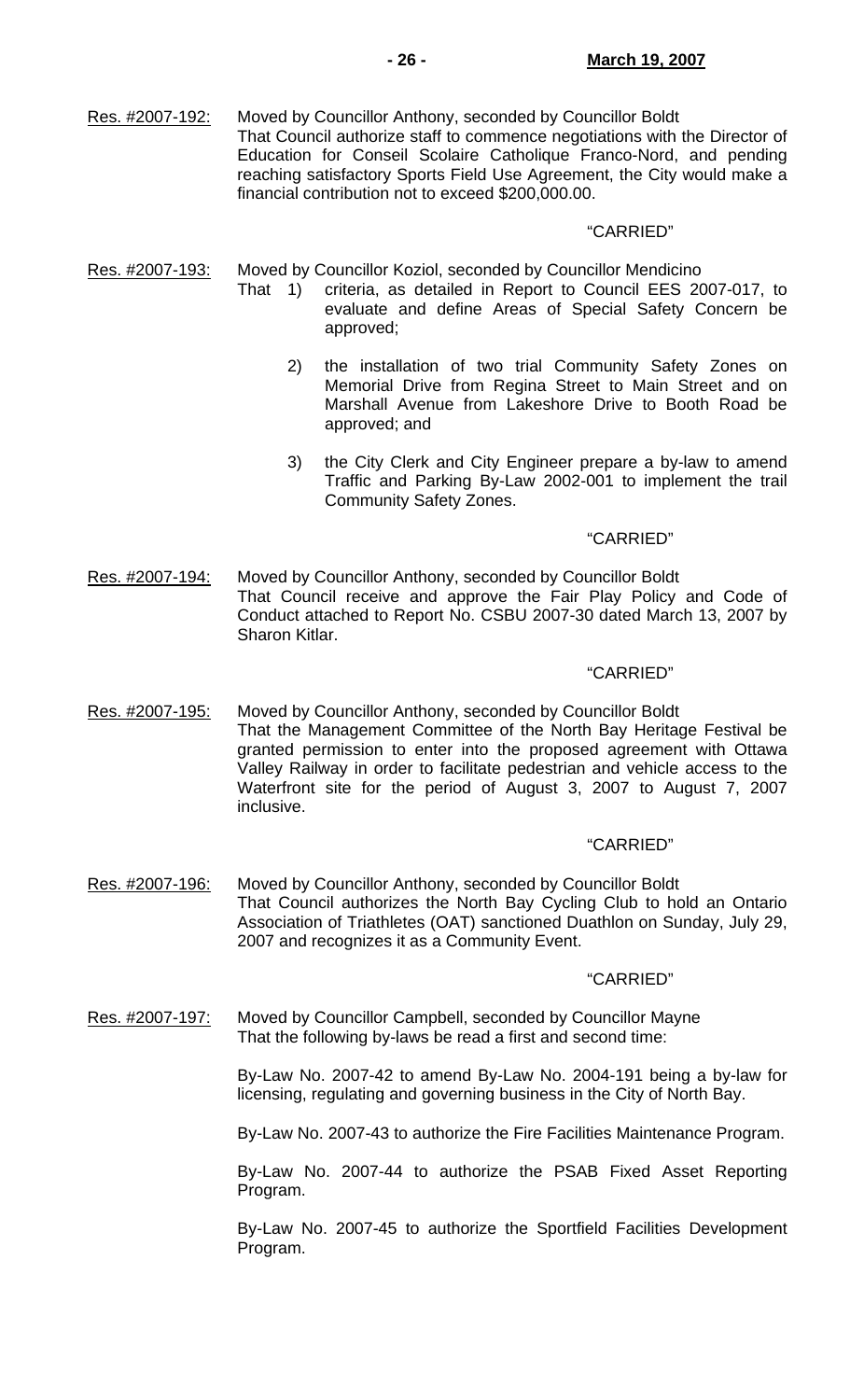By-Law No. 2007-46 to authorize the Pete Palangio and West Ferris Arenas Improvement Program.

 By-Law No. 2007-48 to deem Lot 4, Registrar's Compiled Plan No. 2 as not being subject to Part Lot Control pursuant to Section 50(7) of the *Planning Act.* 

 By-Law No. 2007-49 to authorize the sale of lands to Marlene Thacker (between Cartier Street and Nancy Drive).

#### "CARRIED"

Res. #2007-198: Moved by Councillor Campbell, seconded by Councillor Mayne That the following by-laws be read a third time and passed:

> By-Law No. 2007-42 to amend By-Law No. 2004-191 being a by-law for licensing, regulating and governing business in the City of North Bay.

> By-Law No. 2007-43 to authorize the Fire Facilities Maintenance Program.

 By-Law No. 2007-44 to authorize the PSAB Fixed Asset Reporting Program.

 By-Law No. 2007-45 to authorize the Sportfield Facilities Development Program.

 By-Law No. 2007-46 to authorize the Pete Palangio and West Ferris Arenas Improvement Program.

 By-Law No. 2007-48 to deem Lot 4, Registrar's Compiled Plan No. 2 as not being subject to Part Lot Control pursuant to Section 50(7) of the *Planning Act.* 

 By-Law No. 2007-49 to authorize the sale of lands to Marlene Thacker (between Cartier Street and Nancy Drive).

### "CARRIED"

Res. #2007-199: Moved by Councillor Anthony, seconded by Councillor Boldt That the following by-law be read a first and second time:

> By-Law No. 2007-39 to rezone certain lands on Clarence Street (Dooley & Lucie Ricci - 892/898 Clarence Street).

#### "CARRIED"

Res. #2007-200: Moved by Councillor Anthony, seconded by Councillor Boldt That the following by-law be read a first and second time:

> By-Law No. 2007-40 to designate a Site Plan Control Area on certain lands on Clarence Street (Dooley & Lucie Ricci - 892/898 Clarence Street).

#### "CARRIED"

Res. #2007-201: Moved by Councillor Anthony, seconded by Councillor Boldt That the following by-law be read a third time and passed: